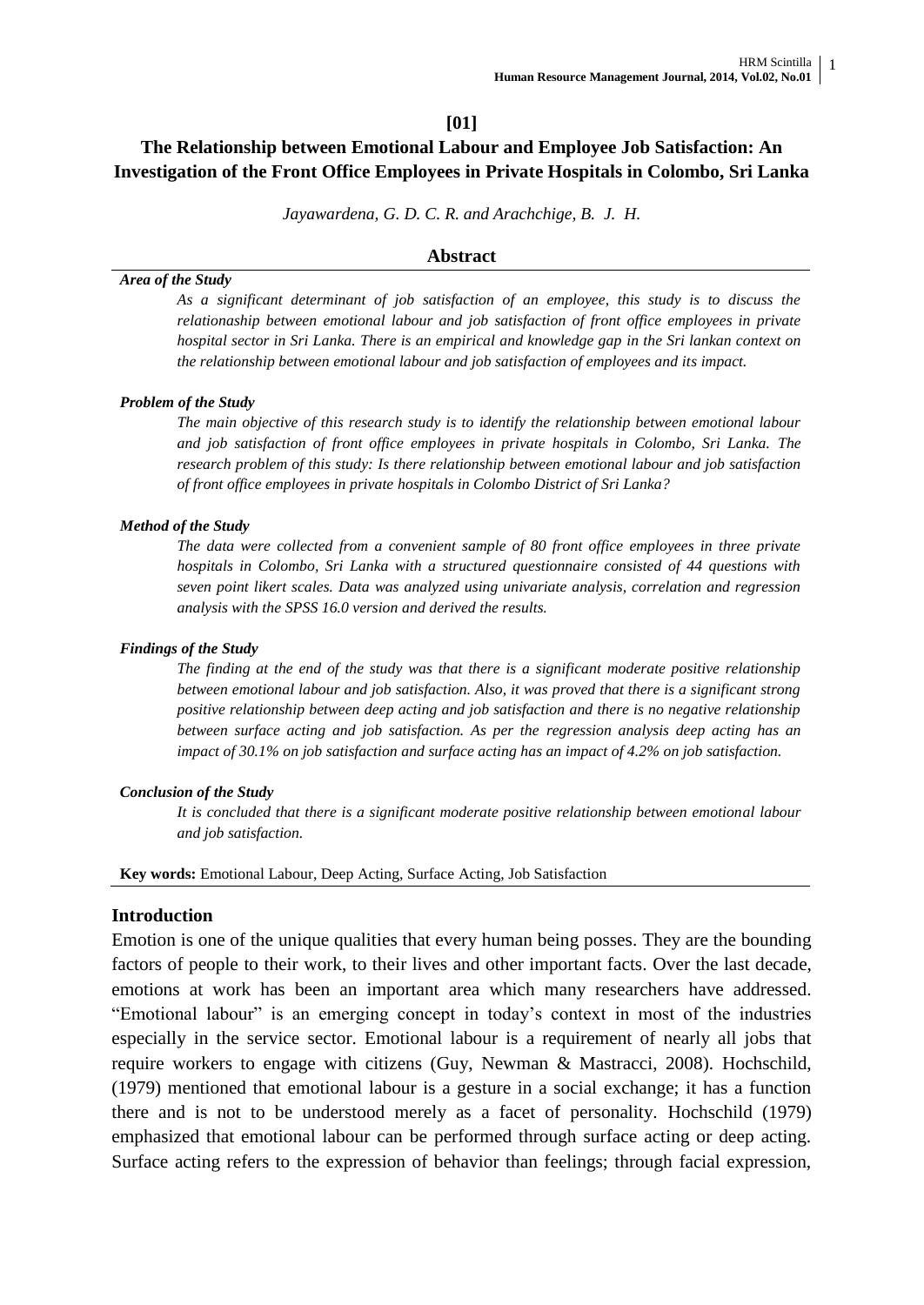gestures and voice tone. Deep acting involves attempting to actually experience the emotion (Mann, 2005). Job satisfaction is also an important factor to consider when dealing with emotional labour. Kinman (2009) stated that many studies conclude the relationship of emotional labour and job satisfaction. Emotional labour reported as a lower level of satisfaction and as a source of satisfaction (Abraham, 1998; Adelmann, 1995, as cited in Kinman, 2009). It is expected that emotional labour would have a stronger relationship with employee job satisfaction.

## **Problem Background and Problem of the Study**

Emotional labour is an important concept used in many industries today and it has a direct impact on employee performance. Further, emotional labour has an impact on employee job satisfaction especially in the service industry (Mann, 1997; Kinman, 2009). There are many western country research studies which were conducted on emotional labour in healthcare industries. Employees in healthcare industries have a direct link on emotional labour since the employees have to deal with patients face to face. In Sri Lankan context it is not known to the researcher whether researches are done on this area in the private hospitals of Sri Lanka. Thus, there is a need to fulfill a knowledge gap in this field. This research therefore, tries to identify the relationship between emotional labour in front office employees" job satisfaction in private hospitals in Colombo Municipal area. The research problem of this study is: Is there relationship between emotional labour and job satisfaction of front office employees in private hospitals in Colombo District of Sri Lanka?

# **Research Framework**

Previous literature has proved that there is a relationship between emotional labour and job satisfaction in front line service employees (Kinman, 2009; Chu, 2002). Also there is empirical evidence that emotional labour has a strong relationship with intrinsic job satisfaction (Kinman, 2009).

H1: *There is a significant relationship between emotional labour and employee job satisfaction.*

Deep acting involves attempting to actually experience or feeling the emotion that they wish (Mann, 2005). There is empirical evidence that deep acting has a positive relationship with job satisfaction (Johnson, 2004; Cote and Morgan, 2002).

H2: *There is a positive relationship between deep acting and employee job satisfaction.*

Surface acting refers to the expression of behavior than feelings; through facial expressions, gestures and voice tone. As Mann (2005) stated, surface acting focuses directly on outward behavior. It is empirically proven that there is a negative relationship between surface acting and job satisfaction (Grandy, 2000; Hochschild, 1983; Seery and Corrigall, 2009).

H3: *There is a negative relationship between surface acting and employee job satisfaction.*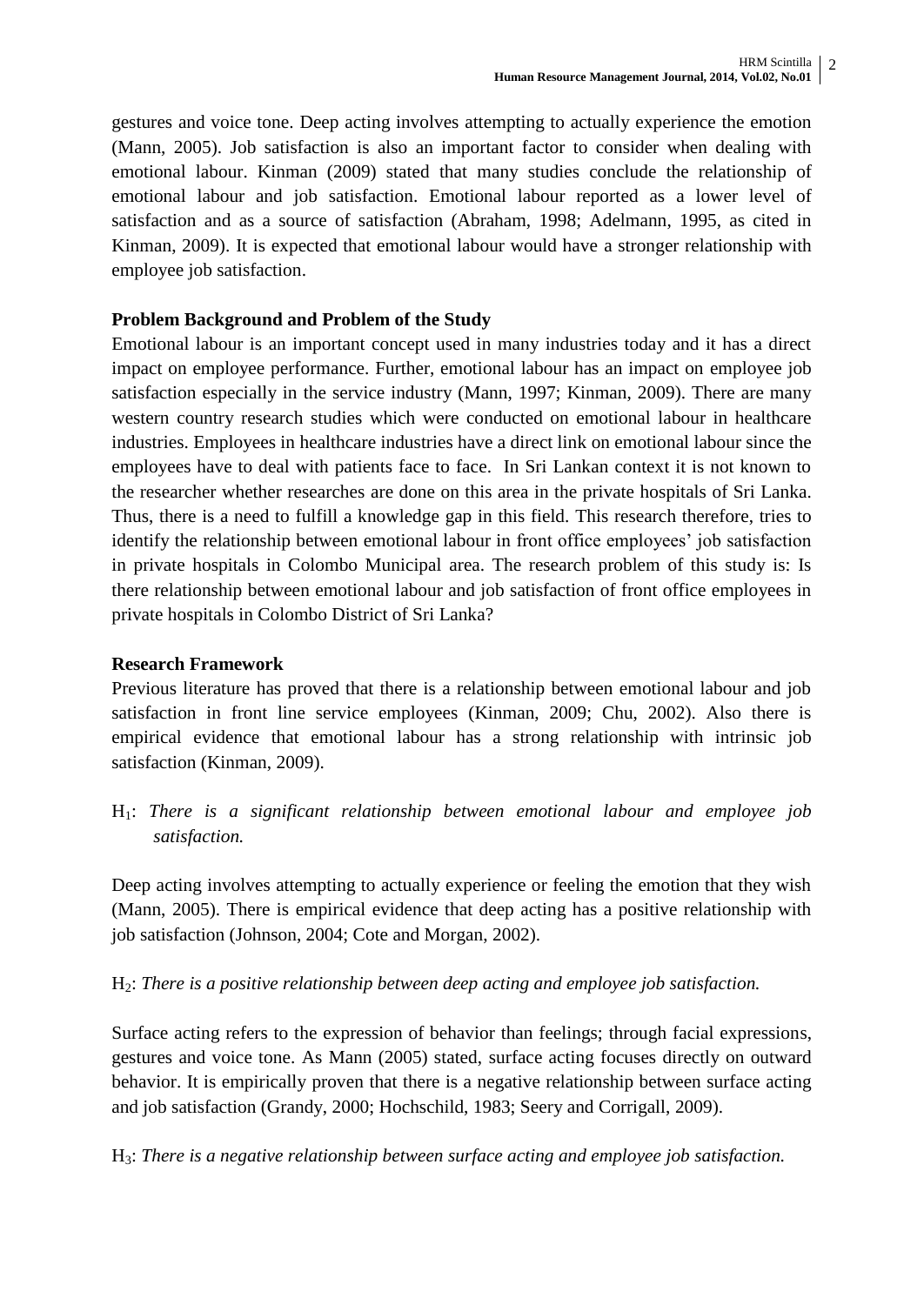The two dimensions, surface acting and deep acting relate to job satisfaction negatively and positively. It is stated that there is a higher impact of deep acting on job satisfaction than from surface acting (Torland, 2012).

# H4: *There is a higher impact of deep acting than surface acting on job satisfaction.*

This conceptual framework mainly highlights the relationship of two variables i. e. emotional labour and employee job satisfaction. Emotional labour can be divided into two variables as Deep acting and Surface acting. In this conceptual model, the independent variables are Deep Acting and Surface Acting whereas; the dependent variable is the job satisfaction. Figure 1 depicts the conceptual framework of the study.

Figure 1: Conceptual Model





# **Method**

This study was conducted in a quantitative design by collecting data through a questionnaire and the two variables were identified and tested based on the hypotheses developed. This study focuses on hypotheses testing and identifying correlation between variables. These types of studies usually explain the nature of certain relationships and explain the variance in the dependent variable.

The target population of the study is the front office employees in private hospitals in Sri Lanka. This research study focuses on the non probability sampling as the there are many private hospitals in Sri Lanka and for the purpose of the study the researcher only select 80 front office employees from three hospitals in Colombo municipality area. Sampling technique used for this study was the convenient sampling which refers to the collection of information from the members who are conveniently available to provide it.

# *Measures*

A questionnaire was selected as the major source of data collection and the researcher gathered first hand data by distributing this questionnaire. It was considered to be the best method to conduct the survey as the front line employees are working on a shift basis duty and it is the most practical way to collect data from a sample of this size.

The questionnaire was equipped with four parts including open ended and closed ended questions. The first part contained four close ended questions to measure demographic factors like age, gender, marital status and years of experience. The second part contained fifteen close ended questions to measure the variable of surface acting (Brotheridge and Lee,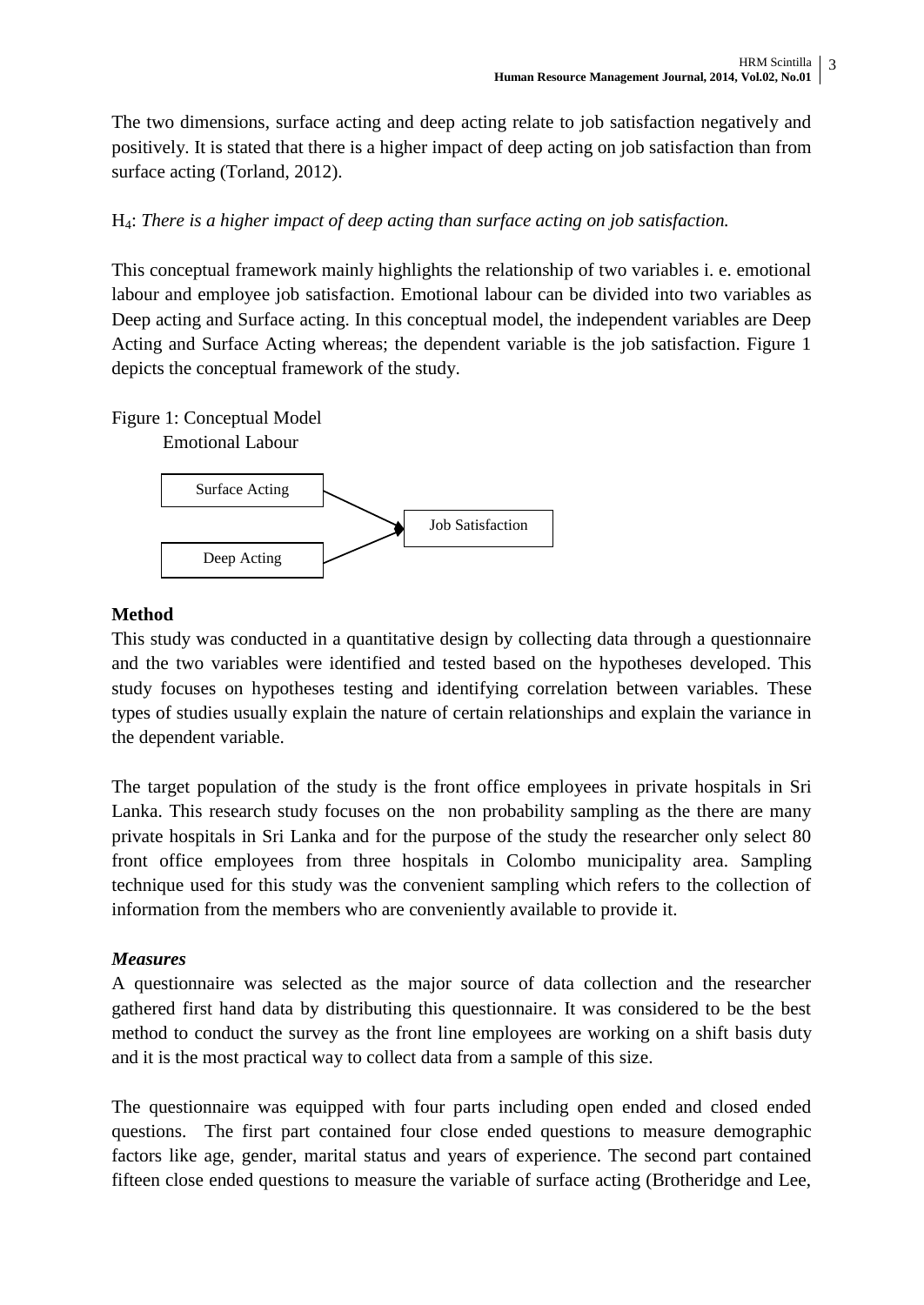2003; Kruml and Geddes, 2000). The third part contained another fifteen close ended questions to measure the variable of deep acting (Brotheridge and Lee, 2003; Kruml and Geddes, 2000). Fourth part of the questionnaire was used to measure the dependent variable i.e. job satisfaction in ten close ended questions (Hackman and Oldham, 1975; Brayfield and Rothe, 1951). Final part of the questionnaire contained an open ended question to give comments and experiences of employees.

This study used already developed standard questions which test validity and reliability as used by many researchers and scholars. All questions were presented as statements and employees were supposed to rank them according to the scale. Statements on surface acting and deep acting were positive statements. In the statements on job satisfaction 3, 4, 7, and 8 were reversed. Data was gathered through the seven point likert scales which were positive and negative as "Strongly Agree, Agree, Slightly Agree, Neither Agree nor Disagree, Slightly Disagree, Disagree, Strongly Disagree".

# *Pilot Survey*

A pilot test was conducted for the study as a prerequisite to identify and to test the reliability of the study. It is an opportunity for the researcher to identify the reliability of the concepts and the questions in advance of the study. Therefore, before the study was carried out a pilot study was conducted with 14 frontline employees to test the reliability of data and to make necessary improvements to the questionnaire.

## *Reliability*

According to the table, reliability of the dependent variable i.e. job satisfaction (0.713) and the independent variable, surface acting (0.792) are acceptable where as the other independent variable, deep acting (0.888) is good.

The reliability of the pilot test and the reliability of research data can be compared as follows. It can be identified that the reliability of the dependent variable has decreased with the responses of the final survey. Reliability of independent variables (surface acting and deep acting) has increased when compared with the pilot test.

| $1.4010 \times 1.1011401110$ |            |                    |  |  |  |
|------------------------------|------------|--------------------|--|--|--|
|                              | Pilot Test | <b>Survey Data</b> |  |  |  |
| <b>Job Satisfaction</b>      | .765       | .713               |  |  |  |
| <b>Surface Acting</b>        | .722       | .792               |  |  |  |
| Deep Acting                  | .865       | .888               |  |  |  |

#### Table 01: Reliability

## *Techniques of Data Analysis*

With the data gathered in the pilot survey, the researcher conducted a preliminary analysis on descriptive statistics to test the reliability. Data were analyzed using SPSS 16.0 version and correlation analysis and regression analysis were used to analyze data for the research study.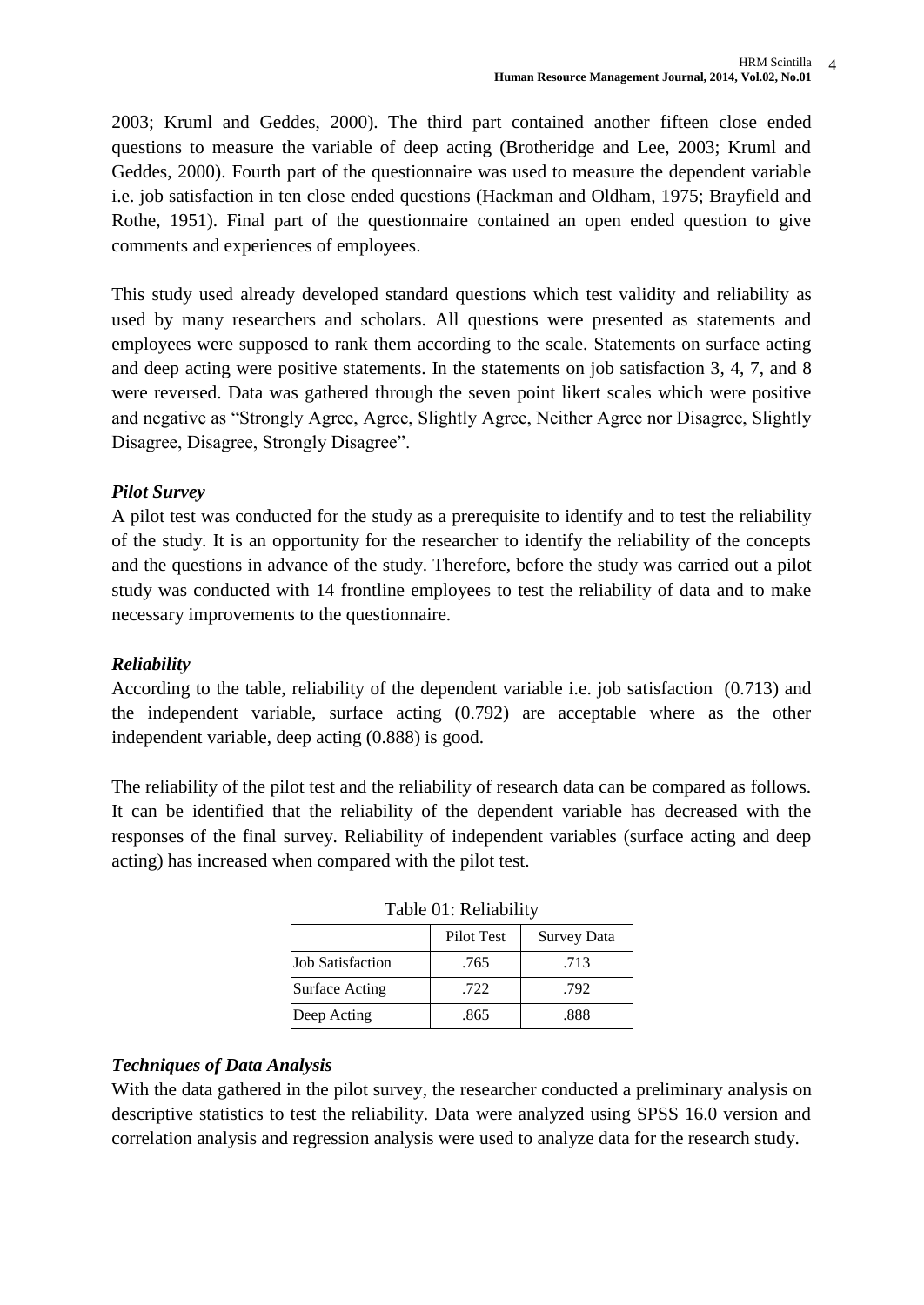# **Results**

First the demographic variables of age, gender and marital status were analyzed in relation to the selected sample. In this study, 70% of front line employees were females, while 30% were males. Although all age groups (over the age of 18) were represented, the age group with highest representation was  $20 - 29$  years. Furthermore, 71.2% were single and only 28.8% were married in the selected sample.

The reliability of the analysis for all three variables i.e. surface acting, deep acting and job satisfaction were accepted as the alpha value was above 0.7. The highest reliability was shown for deep acting which was 0.888.

Based on the respondents' data, following descriptive statistics can be presented for each variable of the study. The mean value, standard deviation, minimum and maximum values are presented in the following table.

According to Table 02, the mean value of surface acting was 5.1192, which shows that respondents slightly perform surface acting in their career. According to the figures represented in the table, responses for surface acting can vary to 0.75 from the mean value of 5.1192, which represents that there is much dispersion from the mean value. Minimum and maximum values for surface acting are 3.60 and 6.73 respectively which implies that there is not much dispersion from the mean value.

|                         | N  | Minimum | Maximum | Mean   | <b>Std. Deviation</b> |
|-------------------------|----|---------|---------|--------|-----------------------|
| Surface Acting          | 80 | 3.60    | 6.73    | 5.1192 | .75318                |
| Deep Acting             | 80 | 3.87    | 6.93    | 5.6383 | .78048                |
| Emotional Labour        | 80 | 3.93    | 6.63    | 5.3787 | .66909                |
| <b>Job Satisfaction</b> | 80 | 3.10    | 6.80    | 5.6362 | .66261                |

Table 02: Univariate Analysis

The mean value of deep acting was 5.6383, which represented that the respondents often performed deep acting in their career. Deep acting can vary to 0.78 from the mean value of 5.6383 as per the standard deviation value. The minimum and maximum values for deep acting are 3.87 and 6.93 respectively and it implies that there is not much dispersion from the mean value.

When considering emotional labour as a total variable, the mean value of emotional labour represented is 5.3787, which implies that the respondents often perform emotional labour.

As a whole, the independent variable of emotional labour can vary to 0.67 (approximately) from the mean value of 5.3787 which is not a high dispersion and the minimum and maximum values (3.93 and 6.63) approve it.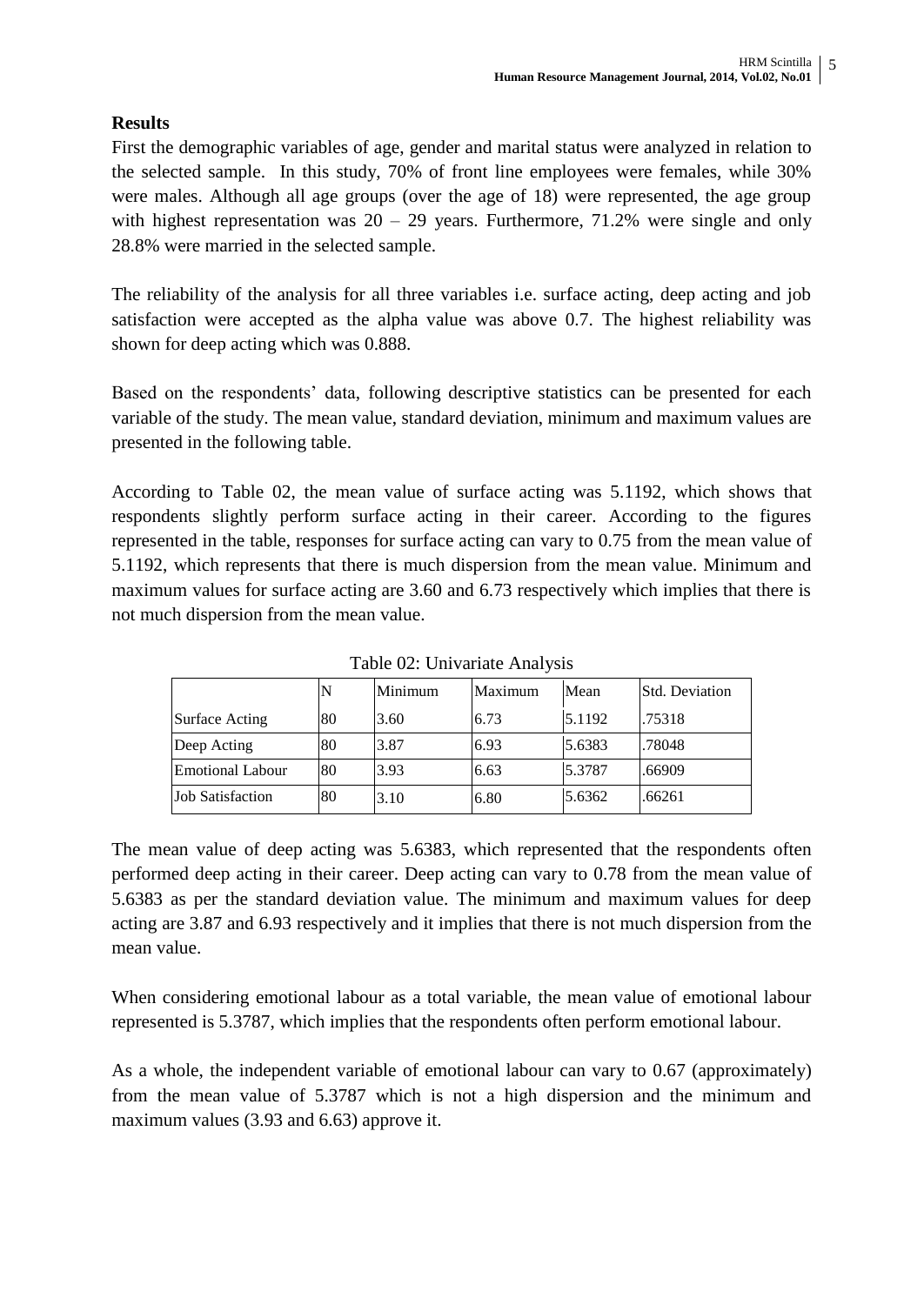The dependent variable (Job Satisfaction) has a mean value of 5.6362, which represents that the respondents are often satisfied with their job and it can vary to 0.66 from the mean value of 5.6362 which indicates a lower dispersion or variability and that minimum and maximum values 3.10 and 6.80 provide the same range as per the deviation.

| Variable                | Correlation | Sig Value |
|-------------------------|-------------|-----------|
| Surface Acting          | 0.204       | 0.034     |
| Deep Acting             | 0.549       | 0.000     |
| <b>Emotional Labour</b> | 0.435       | 0.000     |

According to hypothesis 1, it was hypothesized that there is a relationship between emotional labour and job satisfaction which was analyzed based on the 99% confidence level and two tailed test. The Pearson correlation value for emotional labour and job satisfaction is 0.435 which indicates that the relationship is moderately positive since it is close to 0.5. Thus, the alternative hypothesis (H1) is accepted and the null hypothesis is not accepted.

According to hypothesis 2, it was hypothesized that there is a relationship between deep acting and job satisfaction which was analyzed with one tailed test since it was hypothesized as a directional hypothesis. The Pearson correlation value for deep acting and job satisfaction is 0.549 which indicates that the relationship is strong positive. In other words, it implies that the increase in deep acting will increase job satisfaction. Thus, the alternative hypothesis (H2) is accepted and the null hypothesis is not accepted.

According to hypothesis 3, it was hypothesized that there is a relationship between surface acting and job satisfaction which was analyzed with one tailed test since it was hypothesized as a directional hypothesis. The Pearson correlation value for surface acting and job satisfaction is 0.204 which indicates that the relationship is weak. Thus, the null hypothesis is not rejected.

| Variable              | Coefficients |
|-----------------------|--------------|
| Deep Acting           | 0.516        |
| <b>Surface Acting</b> | -0.1         |

To examine the impact, the researcher has used a multiple regression analysis and it tries to identify which variable has a higher impact on job satisfaction. This section focuses on the combined impact of both deep acting and surface acting on job satisfaction.

Regression coefficient (SA -0.1, DA 0.516) indicates the relative importance of each of the independent variable for the dependent variable. There is an impact of 0.516 from deep acting on job satisfaction. The value of surface acting is -0.1 which indicates that there is no impact from surface acting on job satisfaction. Hence, there is a higher impact on job satisfaction from deep acting and surface acting does not influence job satisfaction. Therefore, the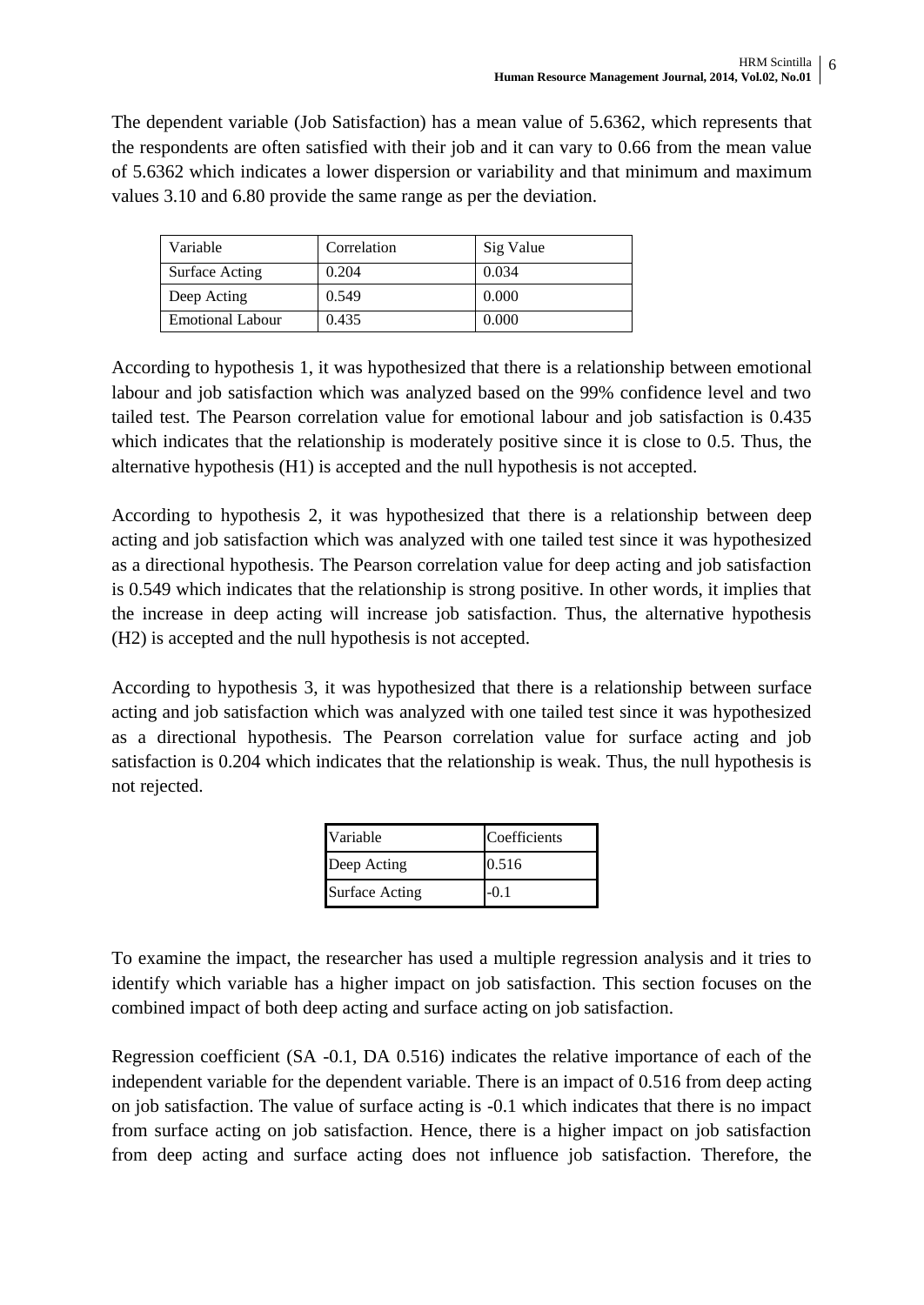alternative hypothesis (H4) is accepted and the null hypothesis is not accepted. Quantitative statements given by respondents also prove these results.

### **Discussion and Conclusion**

The main objective of this research is to identify the relationship between emotional labour and employee job satisfaction of front office employees in private hospitals in Colombo. In addition, the specific objectives of the study were to examine the extent to which deep acting has an impact on employee job satisfaction and to examine the extent to which surface acting has an impact on employee job satisfaction.

Addressing the above objectives, the study was conducted in three private hospitals in Colombo area focusing the front office staff employed in hospitals.

The independent variable was the emotional labour and the dependent variable was job satisfaction for the study. Emotional labour has been divided to two sub variables as surface acting and deep acting. The relationships of these variables have been tested and analyzed in this study.

## **Emotional labour and job satisfaction**

The main purposes of the research related to hypothesis 1 of the study indicates the correlation between each independent variable and job satisfaction. This relationship has been tested using the correlation analysis. As stated in the previous chapter when tested emotional labour as a whole, it implies that there is a statistically significant positive moderate relationship between emotional labour and job satisfaction.

## **Deep acting, surface acting and job satisfaction**

The survey findings showed that front office employees "often" performed deep acting on the job, "slightly" performed surface acting on the job, and were "satisfied" with their job. Furthermore, deep acting had a statistically significant strong positive effect on front office employees" job satisfaction which proves the Hypothesis 2 of the study. It indicates that higher they perform deep acting in their career, higher they get the job satisfaction.

Even though surface acting was hypothesized to have a negative effect on front office employee's job satisfaction, as predicted in Hypothesis 3, this effect was not statistically significant and the null hypothesis was proved indicating that there is no negative relationship between surface acting and job satisfaction. This implies that front line employees have to have surface acting to a certain extent in the hospital environment but is not negatively related to their job satisfaction.

## **Impact of deep acting and surface acting on job satisfaction**

Hypothesis 4 of the study is directly related to the specific objectives of this study. It examines whether deep acting has a higher impact than surface acting on job satisfaction. This impact was analyzed using a multiple regression analysis and Hypothesis 4 is accepted with its results. It is stated in the previous literature that there is a higher impact from deep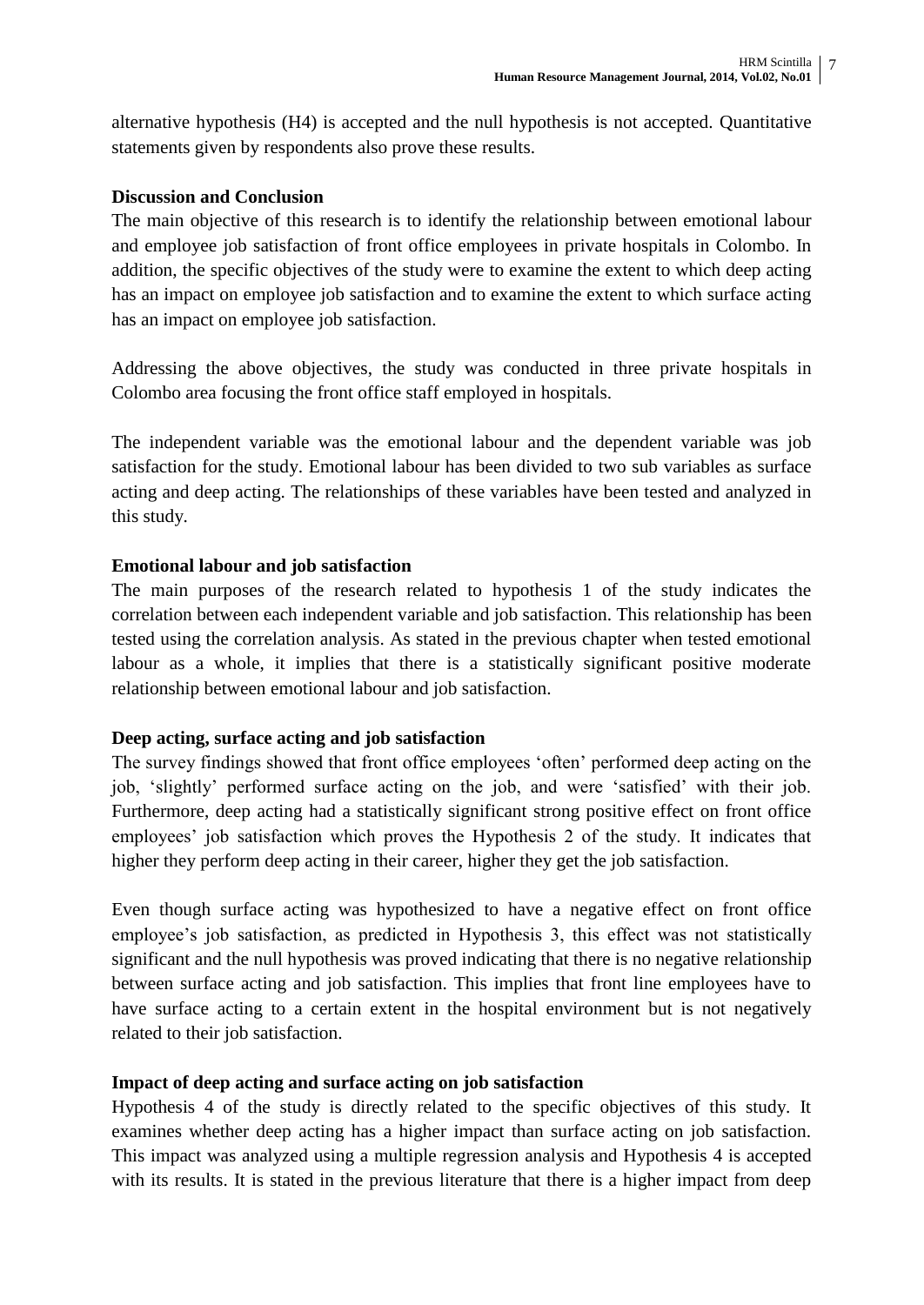acting on job satisfaction than from surface acting (Torland, 2012). According to the findings, it is concluded that there is a higher impact on job satisfaction from deep acting and surface acting does not influence job satisfaction.

Therefore, it is highlighted that in a hospital environment performing deep acting has a higher impact on job satisfaction of a front line employee. This means that deep acting is a safer way of performing emotional labour for front line employees than surface acting because it involves planning and thoughtfulness which enhances their performance on the job. Also, deep acting is a less harmful form of emotional labour than surface acting as it can result in many other consequences as well if performed frequently. Thus, the performance of deep acting is a better option for front office employees in private hospitals in Sri Lanka.

## **Recommendations**

The main finding of the research is that emotional labour has a moderate positive correlation with job satisfaction of employees. Therefore it is important to note even though companies do not pay much attention on emotional labour it can affect to employees" job satisfaction to a certain extent. Therefore, it is recommended to analyze the impact of emotional labour when evaluating employee job satisfaction.

As per the analysis and conclusion, respondents often perform emotional labour. Therefore, the management has to pay more attention on this concept and promote performing emotional labour.

When recruiting employees, it is important to consider their emotional suitability to work in the front line of a hospital environment. In the recruitment and selection process this has to be highlighted.

It is concluded in the previous section that deep acting has more impact on job satisfaction than surface acting. Therefore, it is important to note that employees need to be trained on different tasks duties and responsibilities of the job so that they can pre - plan and perform their job in a proper manner. It will result in high performance of the job.

Providing training and development is another important aspect when considering emotional labour and job satisfaction. Since there is a moderate positive relationship, by providing training the organization can increase the relationship and it will result in achieving the goals and objectives of the organization.

Performing emotional labour can be interrelated with many HR functions like, recruitment, selection, training and development, performance evaluations and pay management.

## **Limitations and Suggestions**

The research only selected a sample of three private hospitals in Colombo district due to the difficulty of accessibility of data and the limitation of time. This can be expanded to other private and government hospitals as well to measure the effectiveness of emotional labour.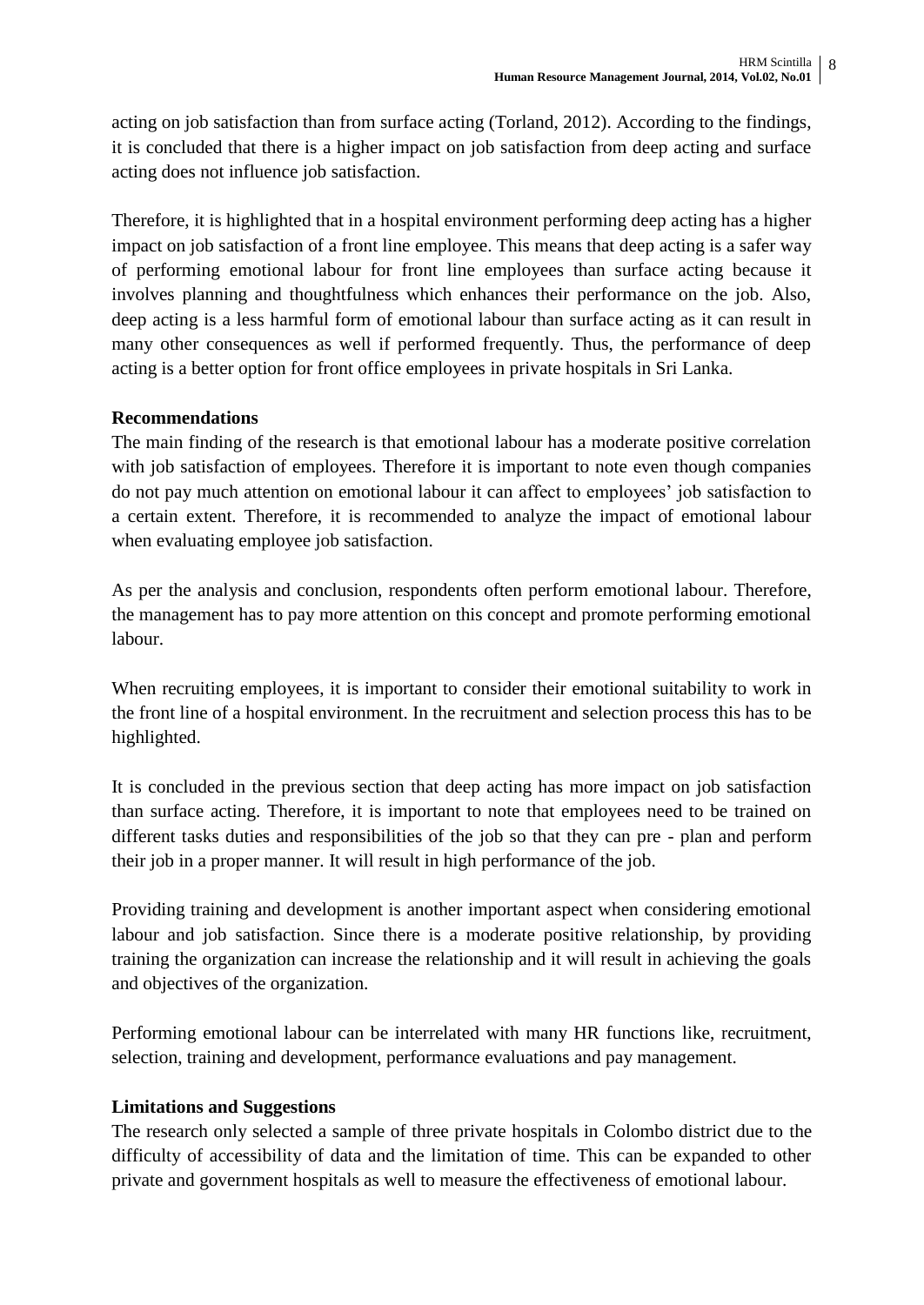The data was collected through a questionnaire given to the sample. More accurate and reliable information can be gathered if the research is conducted using other methods like interviews as well. It is better to use a mix of data collection methods to gather exactly correct data.

Time used to research on the topic and the conceptual model might be limited. Therefore it may not generate the true picture of the relationship. In order to have a thorough understanding more variables can be developed and analyzed.

Throughout this research only the relationship between emotional labour and job satisfaction is tested but, moderating and mediating variables can also affect this relationship. These variables have to be identified and taken in to consideration in future research.

This study focuses only on the private hospital sector in Colombo, Sri Lanka. Therefore, future research should extend these preliminary efforts to identify the relationship between emotional labour and job satisfaction in other industries and in other districts as well.

# **References**

- i. Brotheridge, C.M., and Lee, R.T., (2003), "Development and Validation of the Emotional Labour Scale", Journal of Occupational and Organizational Psychology, 76 (3) pp. 365-79.
- ii. Chu, K. H., (2002), The Effects of Emotional Labor on Employee Work Outcomes. Virginia, Virginia Polytechnic Institute and State University.
- iii. Grandy, A., (2000), Emotion Regulation in the Workplace: A New Way to Conceptualize Emotional Labor. Journal of Occupational Health Psychology, Volume 5(1), pp. 95 - 110.
- iv. Guy, M. E., Newman, M. A. & Mastracci, H. S.,( 2008), Emotional Labor: Why and How to Teach It. Journal of Public Affairs Education, Volume 16(2), pp. 123 - 141.
- v. Hochschild, A., (1979), Emotion work, feeling rules, and social structure. American Joural of Sociology, Volume 85, pp. 551 - 575 .
- vi. Johnson, H. -. A. M., (2004), The Story behind service with a smile: The effects of Emotional Labouron Job Satisfaction, Emotional Exhausion and Affective Well being. s.l., University of South Florida.
- vii. Kinman, G., (2009), Emotional labour and strain in "Front line" Service Employees: Does mode of delivery matter?. Journal of Managerial Psychology, Volume 24, pp. 118 - 135.
- viii. Kruml, S. L. & Geddes, D., (2000), Exploring The Dimensions Of Emotional Labor. Management Communication Quarterly, Volume 14(1), pp. 8 - 49.
- ix. Mann, S. (2005), A health care model of emotional labour and evaluation of the literature and development of a model. Journal of Health Organization and Management, Vol. 19, No4/5, pp. 304-317.
- x. Seery, B. L. & Corrigall, E. A., (2009), Emotional labor: links to work attitudes and emotional exhaustion. *Journal of Managerial Psychology,* Volume 24(8), pp. 797 - 813.